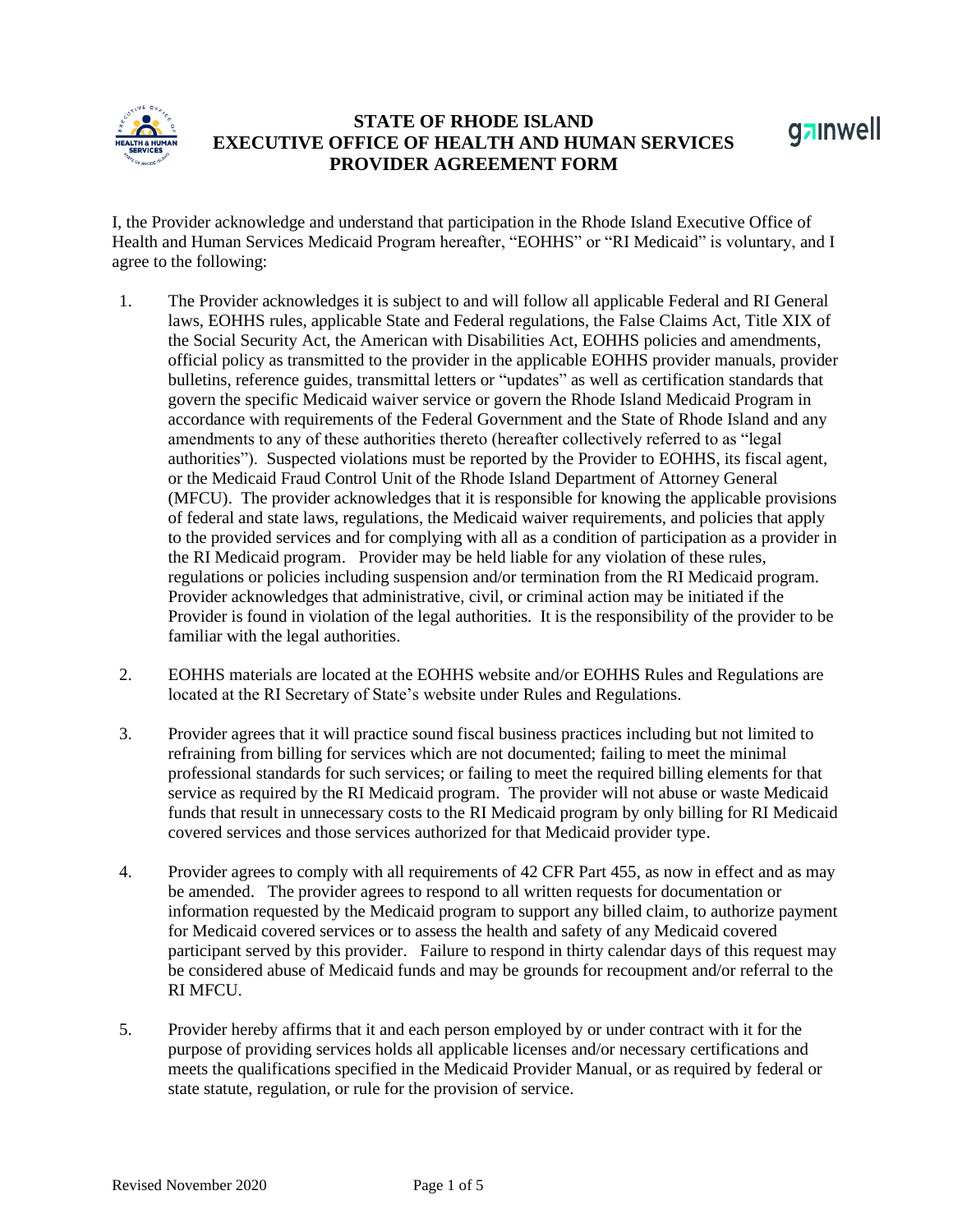- 6. Provider agrees to remain licensed, certified, and/or registered as required by State and/or Federal law. The Provider will notify RI Medicaid within seven (7) days of any adverse action initiated against the license, certification, or registration of the provider or any of its officers, agents or employees.
- 7. The Provider consents to the use of statistical sampling and extrapolation as currently used by US HHS-OIG as a means to determine any amounts owed by the provider to the RI Medicaid program as a result of an investigation or audit conducted by EOHHS, its utilization review program, and/or the RI MFCU, or an authorized agent of any of these organizations.
- 8. This Agreement shall remain in full force and effect for one year. In the absence of notice of termination by either party, the agreement shall automatically be renewed for a period of one year and may be renewed for additional one year periods provided that the agreement shall expire five years after its effective date. Upon each renewal provider recertification, revalidation, and credentialing will be reviewed to ensure the provider continues to meet all applicable requirements of the agreement. This recertification, revalidation and credentialing must be repeated no later than every five years.
- 9. The Provider may use or access Protected Health Information in order to perform functions, activities or services as a Provider, and agrees that such use, access, or disclosure will not violate the Health Insurance Portability and Accountability Act (HIPAA), 42 USC 1320d, et seq., and its implementing regulations including, but not limited to, 45 CFR parts 160, 162 and 164, hereinafter referred to as the Privacy and Security Rules and patient confidentiality regulations, and the requirements of the Health Information Technology for Economic and Clinical Health Act, as incorporated in the American Recovery and Reinvestment Act of 2009, Public Law 111-5 (HITECH Act) and any regulations adopted or to be adopted pursuant to the HITECH Act that relate to the obligations of business associates, Rhode Island Mental Health Law, R.I. General Laws Chapter 40.1-5-26, and Confidentiality of Health Care Communications and Information Act, R.I. General Laws Chapter 5-37.3-1, et seq. The Provider recognizes and agrees that it is obligated by law to meet and comply with the applicable provisions of the above statutes, rules, regulations and Acts, and as may be amended from time to time. The Provider agrees that Protected Health Information is defined in 45 CFR 160.103, as well as being referenced in Section 13400 of Subtitle D ("Privacy") of the HITECH Act, as follows:

"Protected health information means individually identifiable health information:

- A. Transmitted by electronic media;
- B. Maintained in electronic media; or
- C. Transmitted or maintained in any other form or medium.

Protected health information excludes individually identifiable health information in:

A. Education records covered by the Family Educational Rights and Privacy Act;

- B. Records described at 20 U.S.C.  $1232g(a)(4)(B)(iv)$ ; and
- C. Employment records held by a covered entity in its role as employer."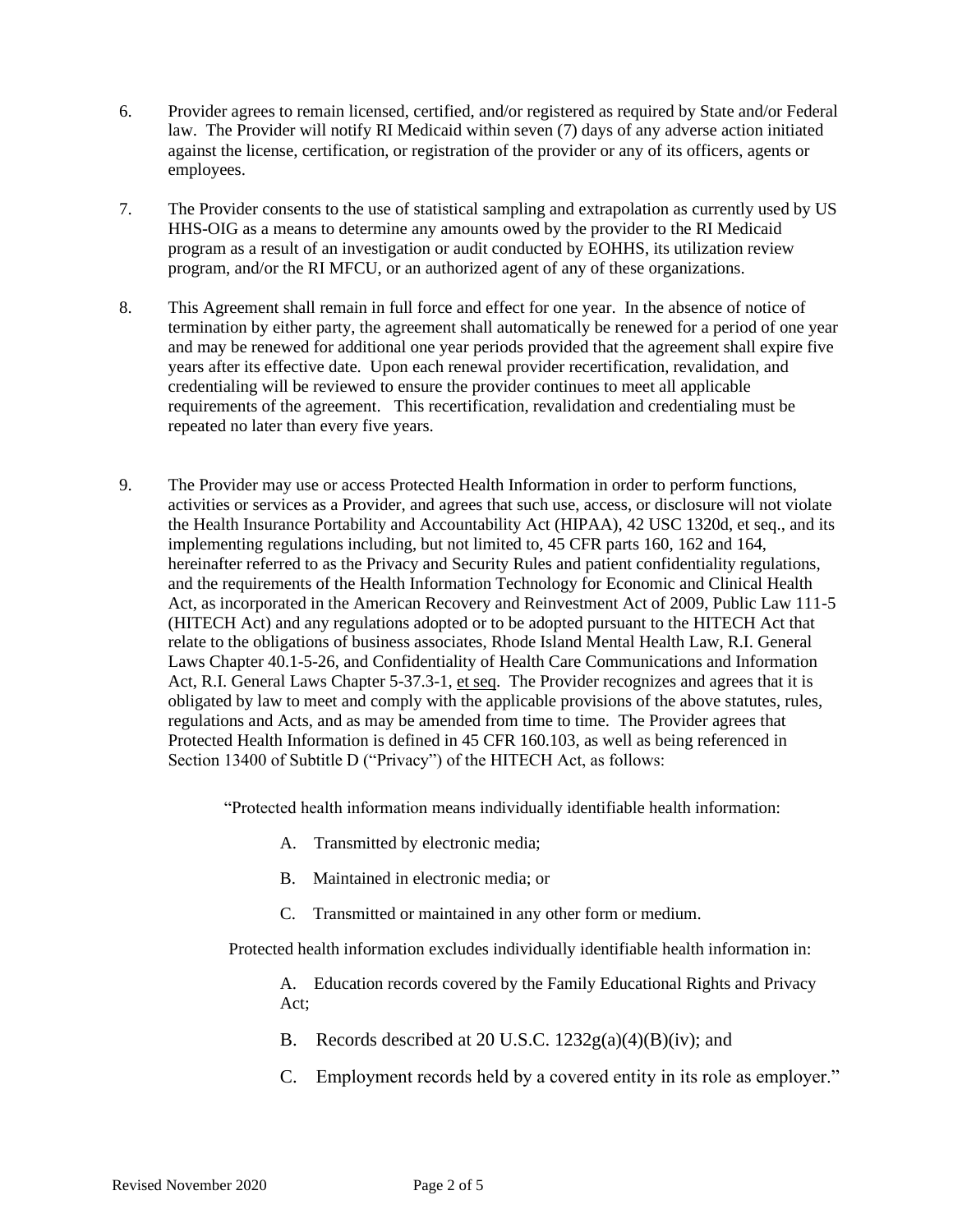10. Certification regarding debarment, suspension and other responsibility matters:

The prospective primary participant certifies to the best of its knowledge and belief, that it and its principals:

- a. Are not presently debarred, suspended, proposed for debarment, declared ineligible, or voluntarily excluded from covered transaction by any Federal or State department or agency;
- b. Have not been convicted of or had a civil judgment rendered against them for commission of fraud; violation of Federal or State antitrust statues or commission of embezzlement, theft, forgery, bribery, falsification or destruction of records, making false statements, or receiving stolen property; and
- c. Are not presently indicted or otherwise criminally or civilly charged by a governmental entity (Federal, State, or local) with commission of any of the offenses enumerated in paragraph (1) (b) of this certification.
- 11. To provide medically necessary services, goods, or products within the amount, duration, and scope of RI Medicaid, to beneficiaries consistent with the provider's qualifications and adhere to professional standards governing medical care and services.
- 12. To maintain, for a minimum of ten (10) calendar years after the year of service, information and records necessary to determine the nature and extent of services rendered under RI Medicaid and furnish them in the State of Rhode Island upon request by the Secretary of the Executive Office of Health and Human Services (EOHHS), RI Medicaid, and to the RI MFCU. Further, the provider specifically agrees to notify the Secretary of EOHHS and RI Medicaid, within thirty-five (35) days of any agreement or transaction relating to the provider's ownership interest in any subcontractor with whom the provider has had business transactions exceeding the lesser of \$25,000 or 5% of the provider's total operating costs during the immediately preceding twelve (12) month period. In addition, the provider agrees to notify EOHHS of any significant business transactions during the 5 year period ending on the date of the request, including, but not limited to, any change of ownership or control interest of the provider, bankruptcy, mergers, and transaction which exceeds the lesser of \$25,000 or 5% of the provider's total operating costs within any twelve (12) month period, between the provider and any wholly owned supplier or between the provider and any subcontractor within thirty-five (35) days of said transaction.
- 13. To accept the rates of fees and reimbursement of RI Medicaid as the sole and complete payment in full for services, goods or products delivered to beneficiaries, except for payment made from the beneficiary's applied income, authorized co-payments, cost sharing, or spend-down liability. The provider shall claim payment only for covered services provided to an individual Medicaid client as authorized by the Executive Office of Health and Human Services.
- 14. To offer services in accordance with Title VI of the 1964 Civil Rights Act and Section 504 of the Rehabilitation Act of 1973, as amended, as well as all State and Federal laws that prohibit discrimination on the basis of race, sex, age, color, religion, national origin and handicap.
- 15. To fully exhaust the beneficiary's other medical insurance or other third party sources for payment for medical care prior to submitting Medicaid claims for reimbursement; to report third party payment and acknowledge RI Medicaid Program as payer of the last resort; to assist RI Medicaid in identifying other possible sources of third party liability for those beneficiaries who may have legal recourse to pay all or part of the medical costs.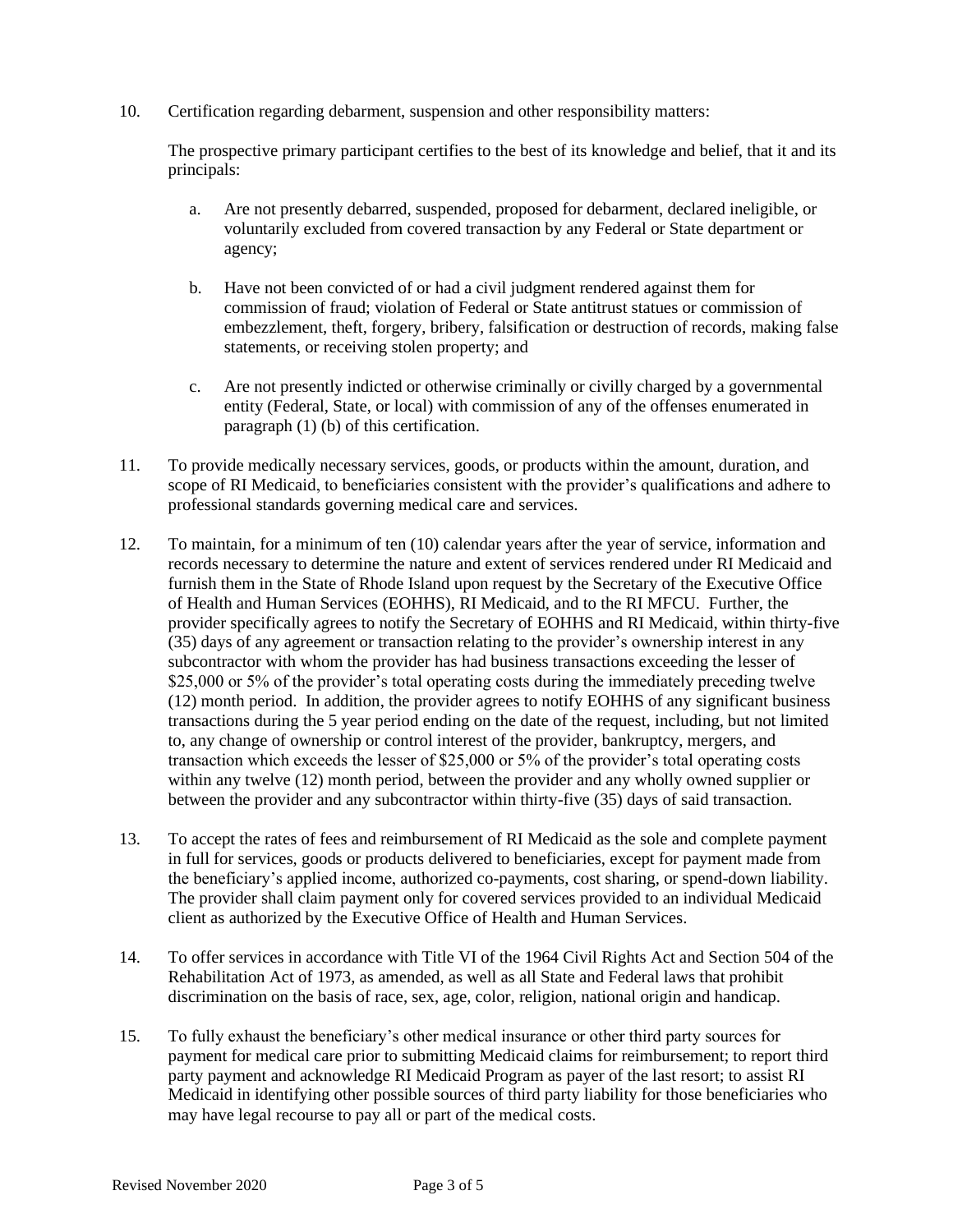- 16. To notify the EOHHS directly or through its fiscal agent of material and/or substantial changes in information contained on the enrollment application given to EOHHS by the provider. This notification shall be made in writing within thirty-five (35) days of the event triggering the reporting obligation.
- 17. To bill the RI Medicaid Program in accordance with State and Federal regulations and laws, but in no event more than the provider's usual, customary, and reasonable rate charged to the general public for all services, goods, and products provided to Medicaid beneficiaries.
- 18. On each claim form or transmittal document for the claims submitted via electronic means, to certify by signature of the provider, or if the provider is organized as a corporation, partnership, limited partnership, limited liability corporation, or other business entity, an owner, partner, director, or officer of that entity, that the goods or services listed were medically necessary, authorized (if the goods or services claimed required preauthorization under existing statutes or regulations), and actually rendered to the RI Medicaid beneficiary. The Provider shall be responsible for the accuracy of claims submitted, whether in paper or electronic form. Provider acknowledges that neither EOHHS nor its fiscal agent bears responsibility for the review and correction of inaccuracies in any claim form or transmittal submitted by the Provider.
- 19. To submit claims and documentation in a form acceptable to EOHHS and its fiscal agent; to receive payment in the form of electronic funds transfer, such payments maybe held at a transfer in charge of ownership for reconciliation in recoupment.
- 20. In the event that EOHHS, its fiscal agent, or the RI MFCU determines that there is probable cause to believe that an overpayment has been made to the Provider by inaccuracy or fraud in the Provider's submission of claims as set forth in Paragraph 11, the Provider agrees that an amount equal to the overpayment may be withheld by EOHHS pending investigation and/or settlement of the disputed claim. In the event no payment is due or no current payment is forthcoming, the Provider agrees that an amount equal to the overpayment, described above, may be sought through administrative, civil or criminal action as determined by EOHHS, its fiscal agent, or the RI MFCU. Suspected violations must be reported by the Provider to EOHHS, its fiscal agent, or the RI MFCU.
- 21. To acknowledge and accept as incorporated by reference the definitions of terms included in Glossary Definitions. (See Addendum I)
- 22. To agree that any amendments or revisions to this Provider Agreement must be made in writing and signed by both parties. A Provider cannot bill Medicaid until they are an accepted, enrolled RI Medicaid Provider.
- 23. RI Medicaid Providers must be Medicare certified unless no Medicare covered services are provided by the Provider.
- 24. That, I as the authorized signatory, am binding all of the employees, agents, subcontractors, and representatives providing services under this provider number to all of the terms of this agreement.
- 25. RI Medicaid providers who employ individuals applying for benefits under any chapter of Title 40 shall comply in a timely manner (within 14 days) with requests made by EOHHS for any